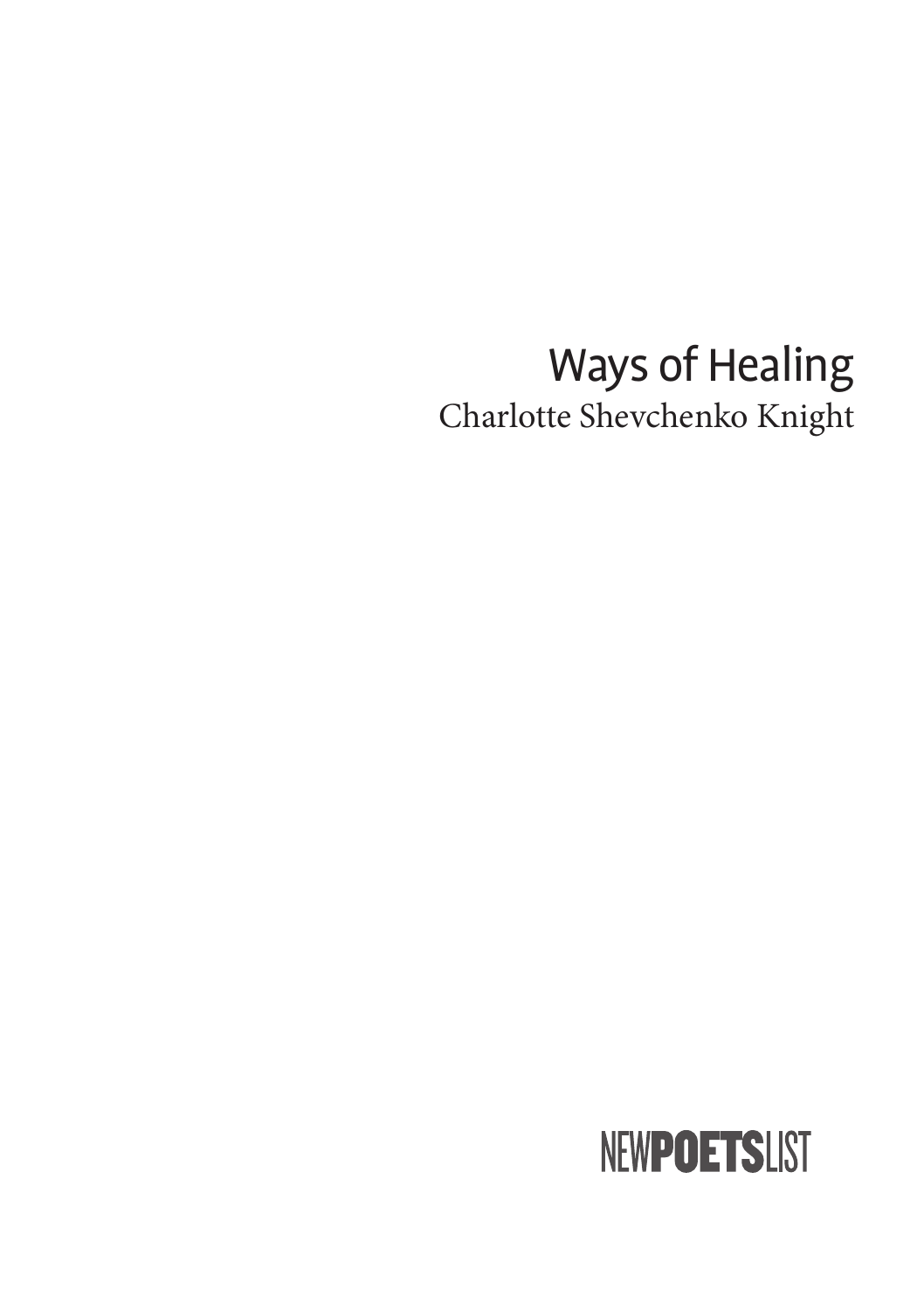# the poetry business

Published 2022 by New Poets List An imprint of The Poetry Business Campo House, 54 Campo Lane, Sheffield S1 2EG

Copyright © Charlotte Shevchenko Knight 2022 All Rights Reserved

ISBN 978-1-914914-26-3 eBook ISBN 978-1-914914-27-0 Typeset by The Poetry Business Printed by Biddles, Sheffield

Smith|Doorstop Books are a member of Inpress: www.inpressbooks.co.uk

Distributed by IPS UK, 1 Deltic Avenue, Rooksley, Milton Keynes MK13 8LD

The Poetry Business gratefully acknowledges the support of Arts Council England.

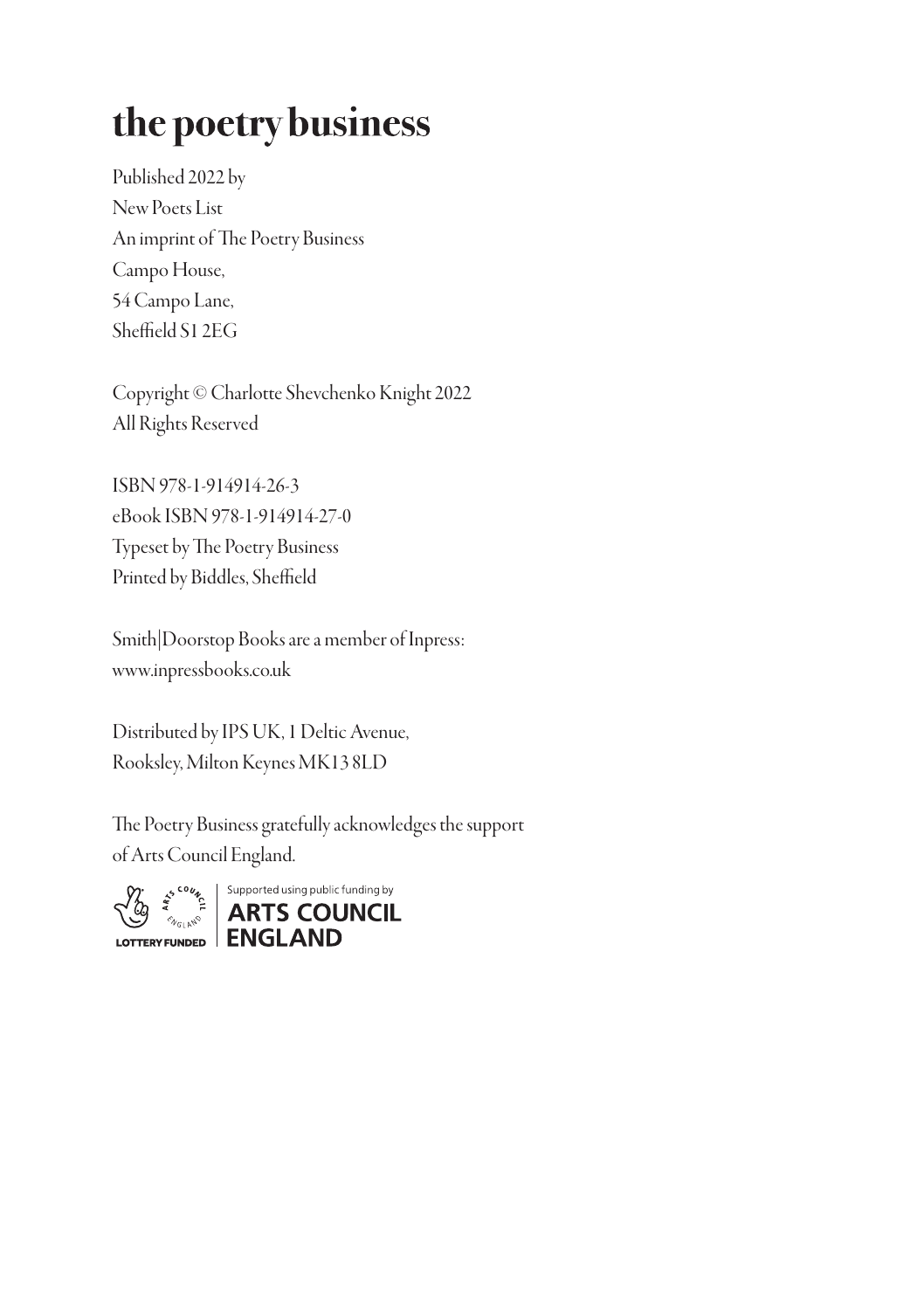#### *Contents*

| 5  | Moondaddy                                     |
|----|-----------------------------------------------|
| 6  | Mother of Pearl                               |
| 8  | Clinic / The Winter Self                      |
| 10 | Someone lit a candle once                     |
| 11 | You are a Woman Marked for Sorrow             |
| 12 | Singing Before I Drown in a River in Denmark  |
| 13 | <b>Insert Sappho Reference</b>                |
| 14 | Apollonia Ponders                             |
| 15 | Folklore                                      |
| 16 | Shotgun                                       |
| 18 | We're Having Sex in a Dorset Forest           |
| 19 | Poem That Ends with a Baby                    |
| 20 | I Want to Swallow a Lightbulb                 |
| 21 | The Abduction of Air                          |
| 22 | Iris Behind Glass                             |
| 23 | Mammal Fever                                  |
| 24 | My Heart is Being Held Hostage by the World's |
|    | Saddest Ending 3</td                          |
| 26 | Shame Sunday                                  |
| 27 | Durdle Doom                                   |
| 28 | Ways of Healing                               |
|    |                                               |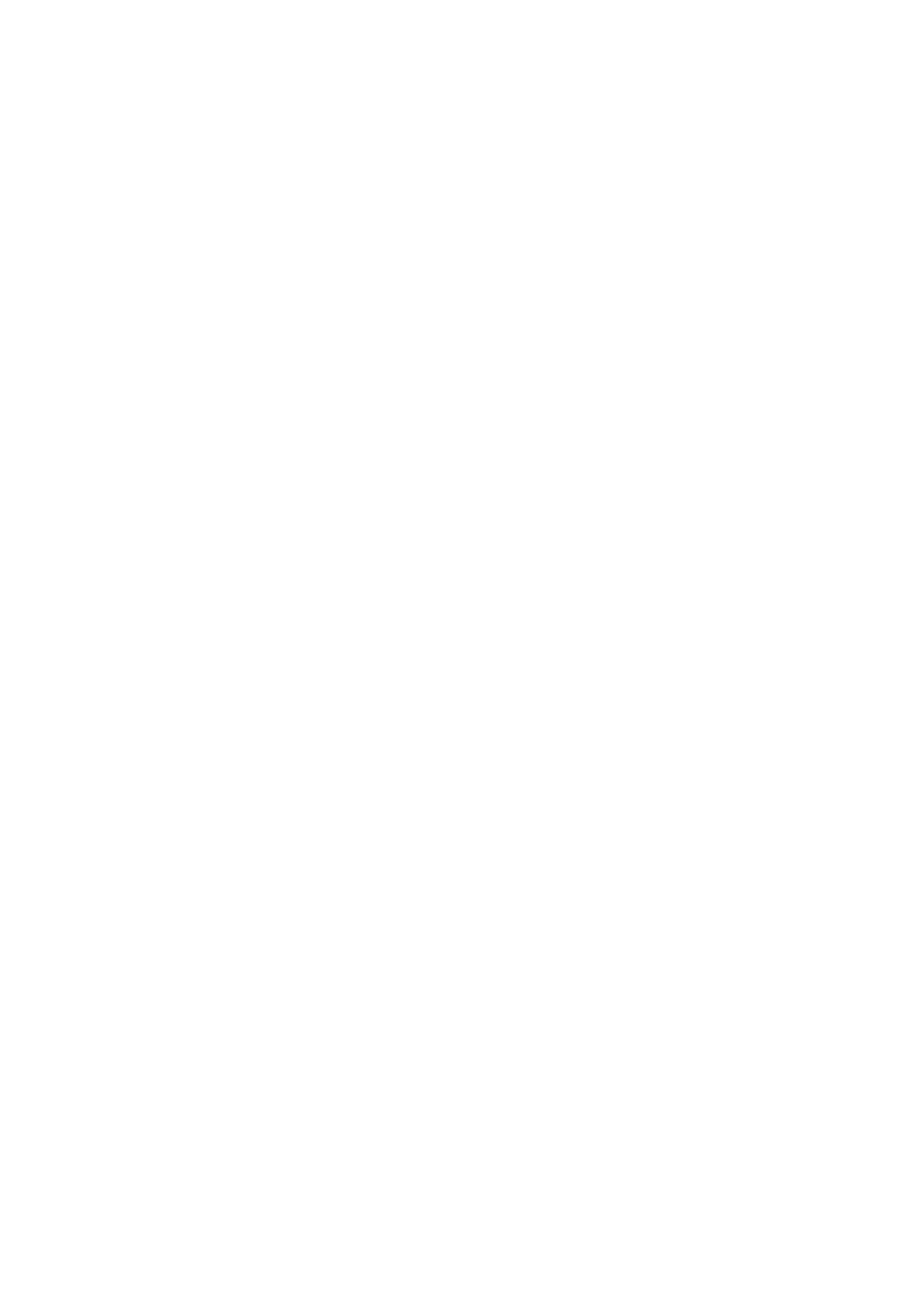#### *Moondaddy*

Today the doctor asked if I was planning on keeping it Right now it is a grainy little moon distorted by dark waves that I know

with the slightest change of tide might pull us closer together Being in love is like

drowning in space oh baby you gaslight me so hard

The days when you pretend we do not know each other fill me with all this understanding for foxes screaming in the night for want of sex Imagine

your reaction to something concrete proof of a world in which we have both existed momentarily even if it is just this

this malformed pearl ready to be crushed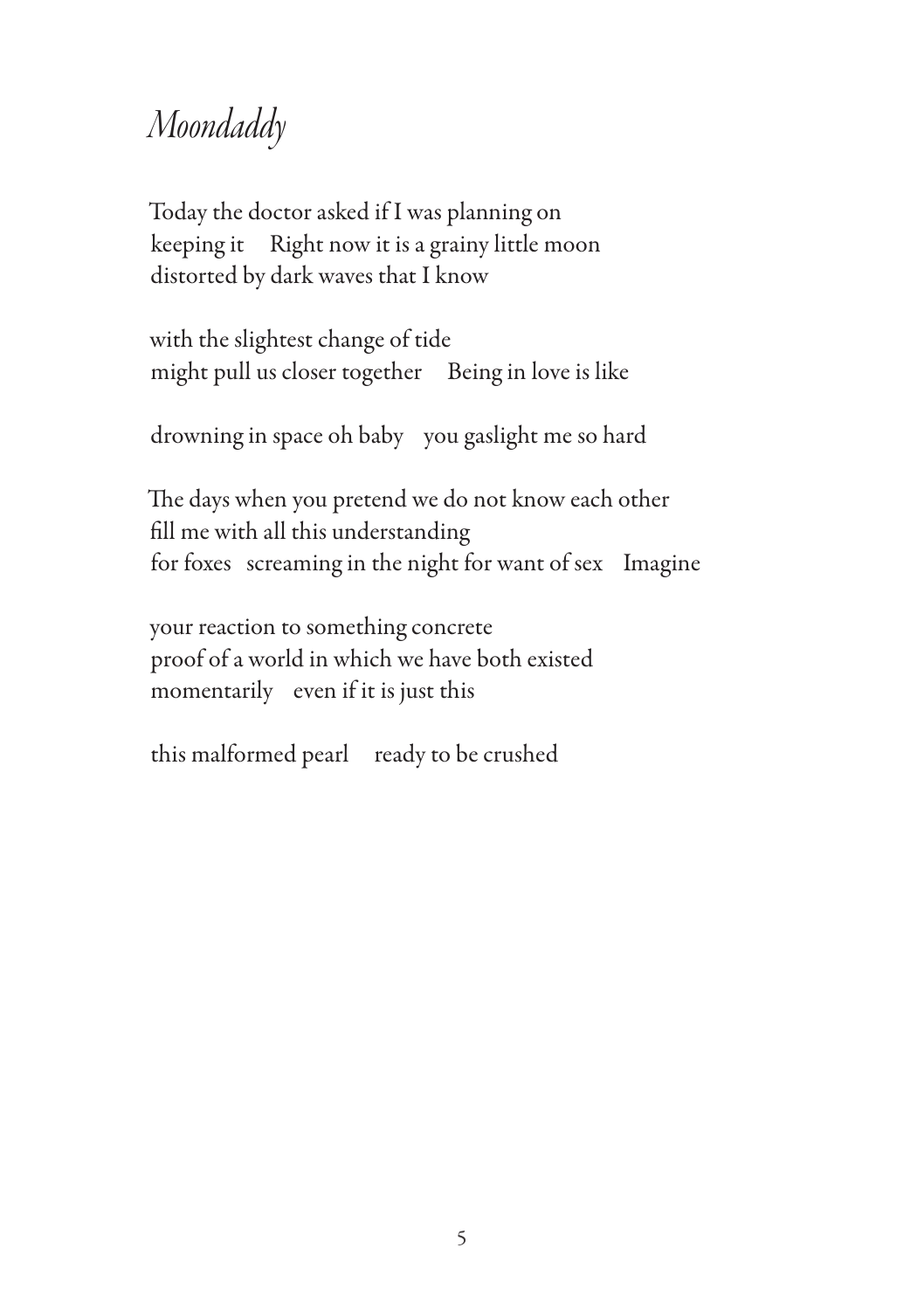## *Mother of Pearl*

My female relatives are thrilled I have been impregnated by the sea. My belly a swollen pearl

they take turns stroking. At night, the pearl glows ochre. I don't get much sleep. My aunties assure me this

is a good sign. My boss is not so impressed by my pearl & I. We keep bumping into co-workers, making hollow

sounds. My pearl glows in annoyance. My co-workers tell HR. I am asked to take parental leave at once.

I keep a dream journal to monitor my progress. I write, whale song, saltwater, grain of sand, oyster knife.

My aunties pass it around in a circle, reading it like scripture. My pearl grows stronger, glows holy, from their worship.

My maternity package is not very generous. It glows like my cheeks, keeping me up at night. I am getting

even less sleep than before. Citizens Advice assure me this is a good sign. *I am getting even less sleep than before*,

I tell the sea. The tide swells against my ankles in a gesture of comfort. My pearl glows the colour

of an old coin. *Can you help us?* I ask. The water pulls away. I lie with the windows open at night, listening out for the sea,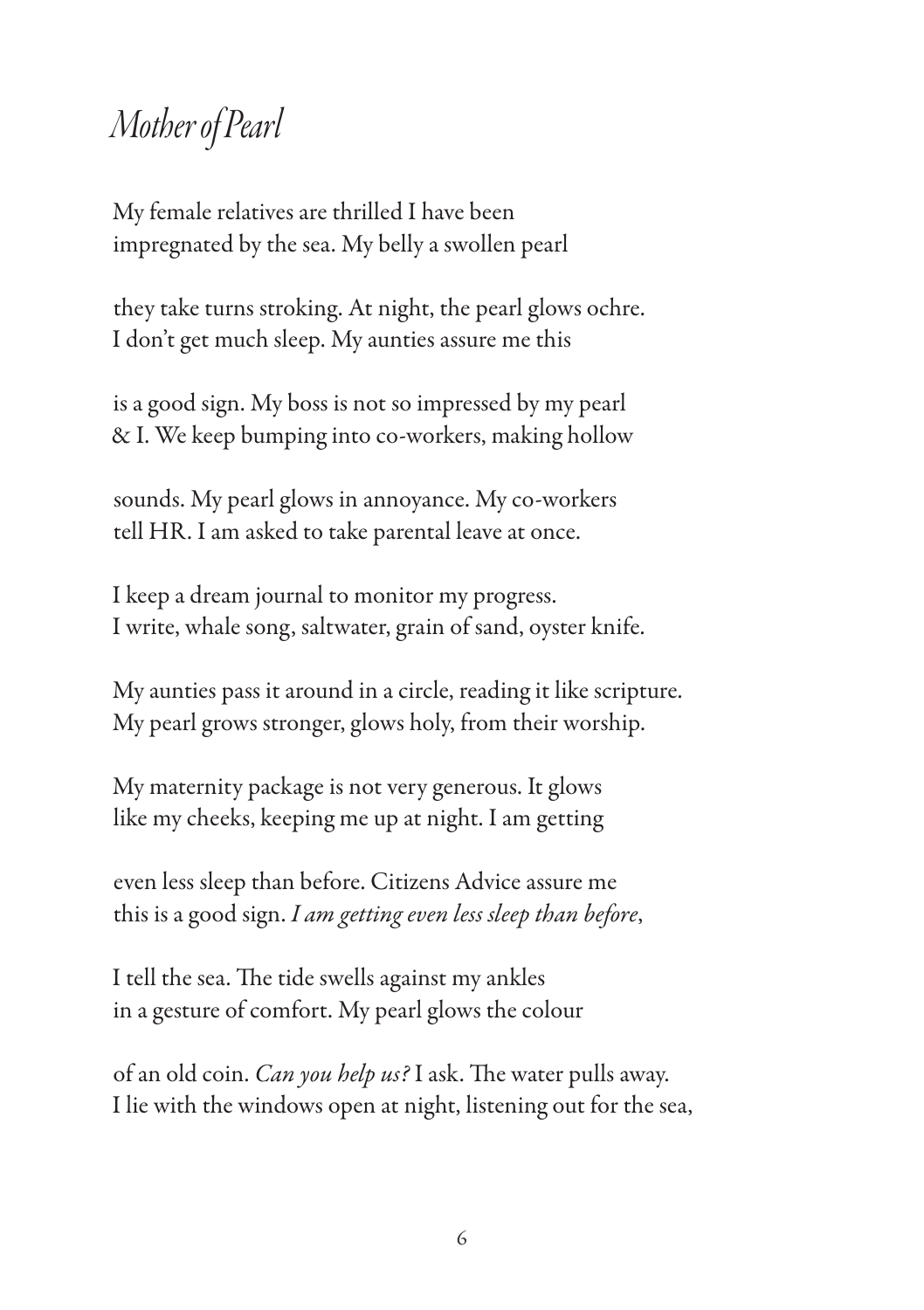hoping child support will wash up on the shore, in waves that clink with loose change. My pearl is less convinced

by this logic. Her light suddenly goes out.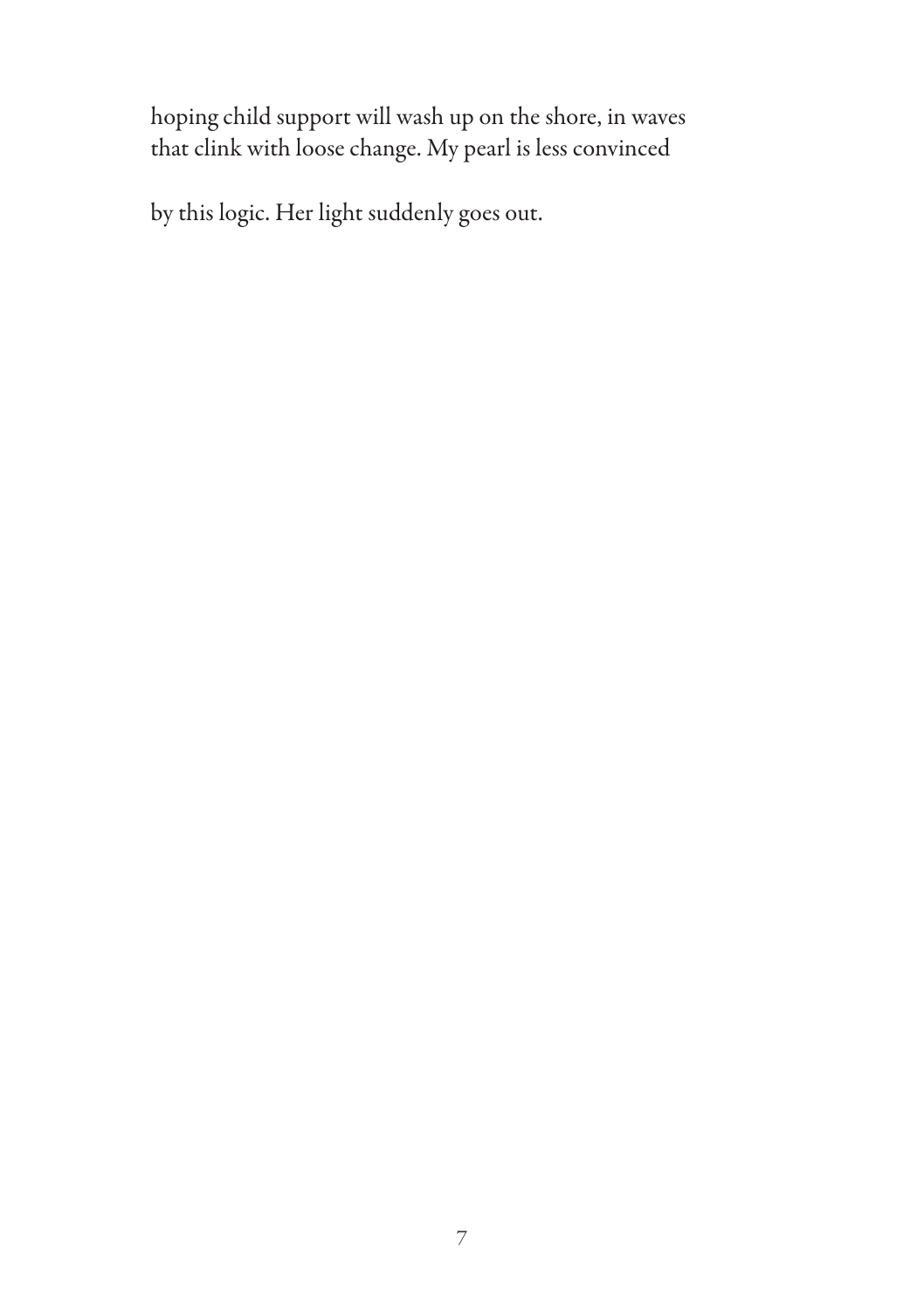### *Clinic /* !*e Winter Self*

*i* 

Running into the sea fully-clothed is a symptom. So are the crowds forming, the perpetual sunsets & sharp applause. I am sick with wanting.

I just want to hold a child in the snow. I want to dab their face with antibacterial wipes.

#### *ii*

After my January swim, which was more a thrashing in the waves, lost in television static, I buy a coffee made the wrong way, milk first.

Wet silk, beige gossamer, twirling around a cup. I think back to the clinic, paper cups atop a water cooler bubbling with mild anger.

I just want an answer: Is depression a glitter? Does my empty womb mean something?

#### *iii*

I was born in January. My mother was afraid to take me outside, for fear I would inhale cold air & freeze from the inside out.

I picture my childhood self as a small instrument made of glass into which air & spit is blown.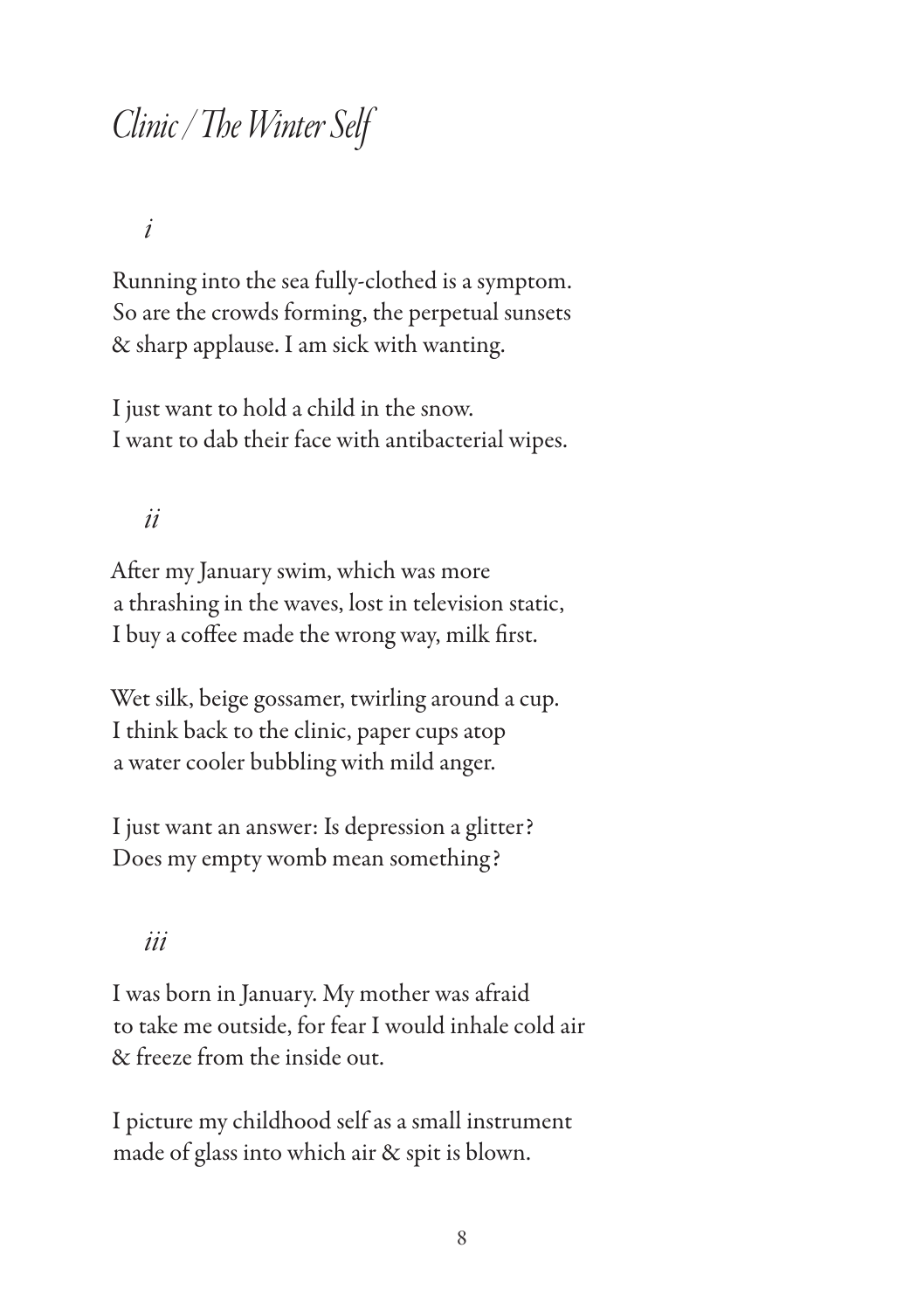It produces an awful whistling which can only be heard by dogs.

I am afraid of the sounds I make, the ways in which my body alienates others.

I am afraid of the ceaseless winter of myself.